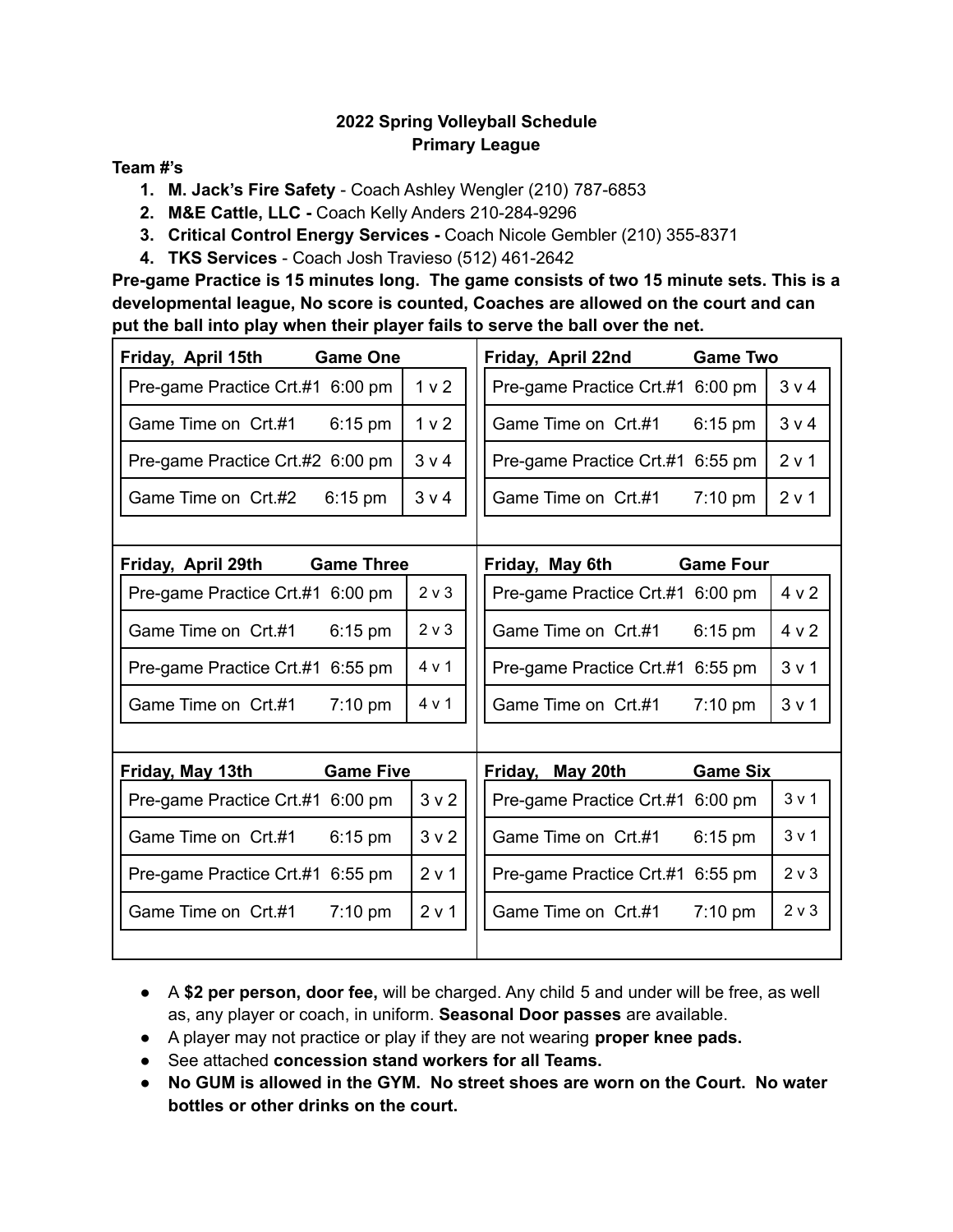### **2022 Spring Volleyball Schedule Youth League**

#### **Team #'s**

- 1. **Reliable Title -** Coach Diane Felux (210) 373-5144
- 2. **Salon Platinum -** Coach Cheryl Williams (210) 769-9818
- 3. **Floresville Residence & Rehab** Coach Jackie Castillo (830-391-6055

**The match includes two sets (25 pt.) with a 3rd set to break the tie (15 pt.).**

| Wednesday, April 13th<br><b>Game One</b>   |                  | <b>Game Two</b><br>Wednesday, April 20th |                  |
|--------------------------------------------|------------------|------------------------------------------|------------------|
| Pre-game Practice 6:00 pm Crt.# 1          | 1 <sub>v</sub> 2 | Pre-game Practice 6:00 pm Crt.# 1        | 3 <sub>v</sub> 1 |
| Game Time: 6:30 pm Crt.# 1                 |                  | Game Time: 6:30 pm Crt.# 1               | 3 <sub>v</sub> 1 |
| Pre-game Practice 6:45 pm Crt.#3           | 3                | Pre-game Practice 6:45 pm Crt.#3         | $\overline{2}$   |
| Game Time: 7:15 pm Crt.#3                  | 1 <sub>v</sub>   | Game Time: 7:15 pm Crt.#3                | 3 <sub>v</sub> 2 |
| Wednesday, April 27th<br><b>Game Three</b> |                  | <b>Game Four</b><br>Wednesday, May 4th   |                  |
| Pre-game Practice 6:00 pm Crt.# 1          | 2 v1             | Pre-game Practice 6:00 pm Crt.# 1        | 3 <sub>v</sub> 2 |
| Game Time: 6:30 pm Crt.# 1                 | 2 <sub>v1</sub>  |                                          |                  |
| Pre-game Practice 6:45 pm Crt.#3           | 3                | Game Time: 6:30 pm Crt.# 1               | 3 <sub>v</sub> 2 |
| Game Time: 7:15 pm Crt.#3                  | 2 v 3            | Pre-game Practice 6:45 pm Crt.#3         | 1                |
|                                            |                  | Game Time: 7:15 pm Crt.# 3               | 3 <sub>v</sub> 1 |
| Wednesday, May 11th<br><b>Game Five</b>    |                  | Wednesday, May 18th<br><b>Game Six</b>   |                  |
| Pre-game Practice 6:00 pm Crt.# 1          | 1 <sub>v</sub> 2 | Pre-game Practice 6:00 pm Crt.# 1        | 2 <sub>v1</sub>  |
| Game Time: 6:30 pm Crt.# 1                 | 1 <sub>v</sub> 2 | Game Time: 6:30 pm Crt.# 1               | 2 <sub>v1</sub>  |
| Pre-game Practice 6:45 pm Crt.# 3          | 3                | Pre-game Practice 6:45 pm Crt.#3         | 3                |
| Game Time: 7:15 pm Crt.#3                  | 3 <sub>v</sub> 1 | Game Time: 7:15 pm Crt.# 3               | $2 \vee 3$       |
|                                            |                  |                                          |                  |

- **Single Elimination Tournament** for Youth Volleyball. The Tournament Schedule TBA.
- A **\$2 per person, door fee,** will be charged. Any child 5 and under will be free, as well as, any player or coach, in uniform.
- **Seasonal Door passes** will be available at the first game or at the office, anytime.
- A player may not practice or play if they are not wearing **proper knee pads.**
- See attached **concession stand worker, linesman, and scorekeeper schedules for all Teams.**
- **No GUM allowed in the GYM. No street shoes are worn on the Court. No water bottles or other drinks on the court.**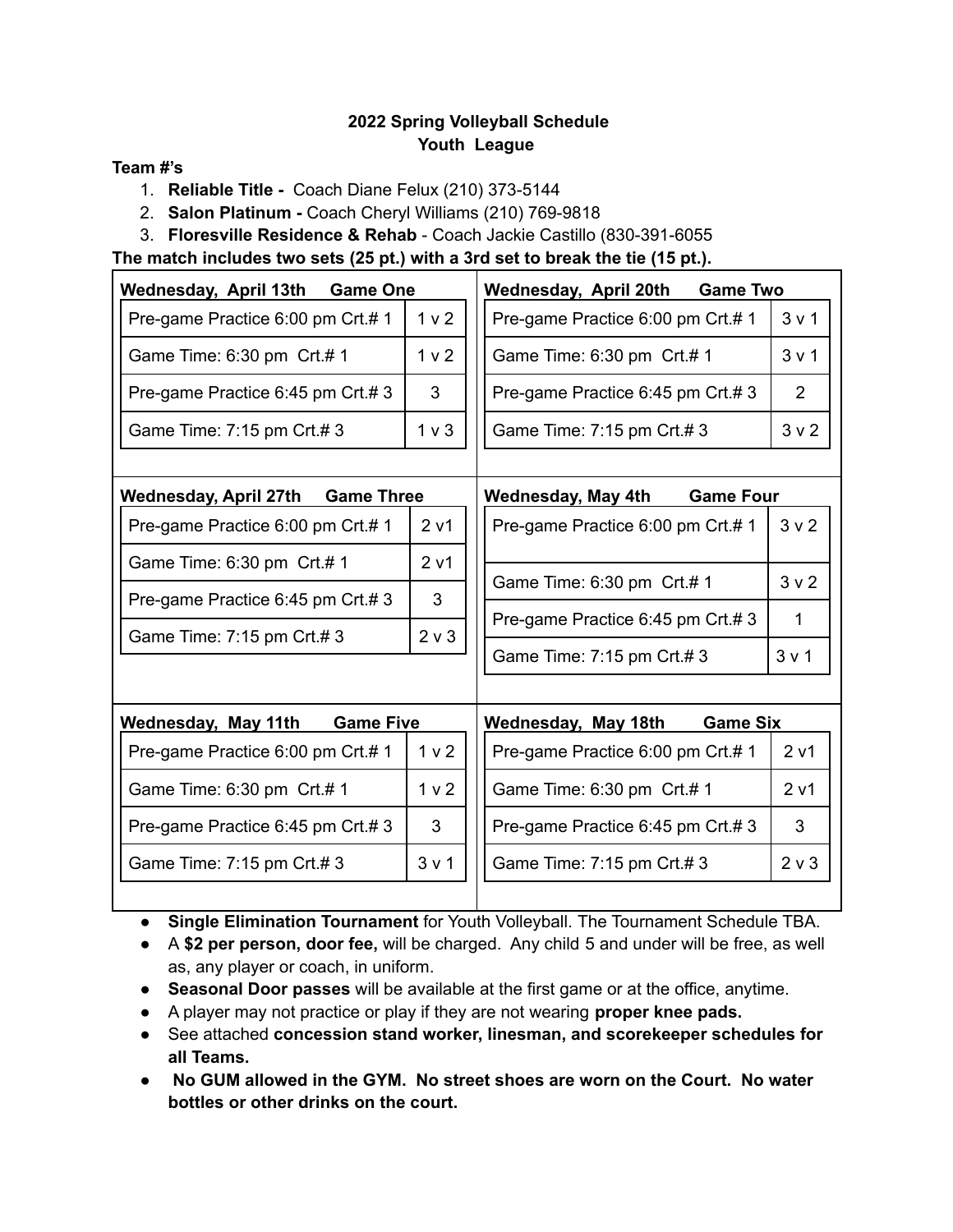### **Volleyball Schedule Freshman League**

#### **Team #'s**

- **1. Flock's Land Clearing -** Coach Lora Walpole (210) 585-0208
- **2. Thomas Welfel for JP # 2 -** Coach Daidra Chilek (210) 884-1690
- **3. Triple V Custom Homes** Coach Brianna Minica (210) 420-9561
- **4. Frank's Roofing -** Coach Sydney Rangel (210) 776-2169

**Come to your game 10 mins prior to your game time. The match includes two sets (25 pt.) with a 3rd set to break the tie (15 pt.).**

| Monday, April 11th                | <b>Game One</b>   | Monday, April 18th                     | <b>Game Two</b>  |
|-----------------------------------|-------------------|----------------------------------------|------------------|
| Pre-game Practice 6:00 pm Crt.# 1 |                   | Pre-game Practice 6:00 pm Crt.# 1      | 1 <sub>v</sub>   |
| Game Time: 6:30 pm Crt.# 1        | $2 \vee 3$        | Game Time: 6:30 pm Crt.# 1             | $1v$ 3           |
| Pre-game Practice 7:15 pm Crt.# 1 | 1 <sub>v</sub> 4  | Pre-game Practice 7:15 pm Crt.# 1      | 2 v 4            |
| Game Time: 7:45 pm Crt.# 1        | 1 v 4             | Game Time: 7:45 pm Crt.# 1             | 2 v 4            |
|                                   |                   |                                        |                  |
| Monday, April 25th                | <b>Game Three</b> | Monday, May 2nd                        | <b>Game Four</b> |
| Pre-game Practice 6:00 pm Crt.# 1 | $3 \vee 4$        | Pre-game Practice 6:00 pm Crt.# 1      | 3 <sub>v</sub> 2 |
| Game Time: 6:30 pm Crt.# 1        | 3 <sub>v</sub> 4  | Game Time: 6:30 pm Crt.# 1             | 3 <sub>v</sub> 2 |
| Pre-game Practice 7:15 pm Crt.# 1 | 2 v 1             | Pre-game Practice 7:15 pm Crt.# 1      | 4 v 1            |
| Game Time: 7:45 pm Crt.# 1        | 2 v 1             | Game Time: 7:45 pm Crt.# 1             | 4 v 1            |
|                                   |                   |                                        |                  |
| Friday, May 13th                  | <b>Game Five</b>  | <b>Game Six</b><br>Friday,<br>May 20th |                  |
| Pre-game Practice 6:00 pm Crt.# 1 | 3 <sub>v</sub> 1  | Pre-game Practice 6:00 pm Crt.# 1      | $4 \vee 3$       |
| Game Time: 6:30 pm Crt.# 1        | 3 <sub>v</sub> 1  | Game Time: 6:30 pm Crt.# 1             | $4 \vee 3$       |
| Pre-game Practice 7:15 pm Crt.# 1 |                   | Pre-game Practice 7:15 pm Crt.# 1      | 1 <sub>v</sub> 2 |
| Game Time: 7:45 pm Crt.# 1        | 4 v 2             | Game Time: 7:45 pm Crt.# 1             | 1 <sub>v</sub> 2 |
|                                   |                   |                                        |                  |

● **Attached are concession worker, linesman, and scorekeeper schedules for Teams.**

- **Double Elimination Tournament schedule & date TBA.**
- A **\$2 per person, door fee,** will be charged. Any child 5 and under will be free, as well as, any player or coach, in uniform.
- **Seasonal Door passes** will be available at the first game or at the office, anytime.
- A player may not practice or play if they are not wearing **proper knee pads.**
- **No GUM is allowed in the GYM. No street shoes are worn on the Court. No water bottles or other drinks on the court.**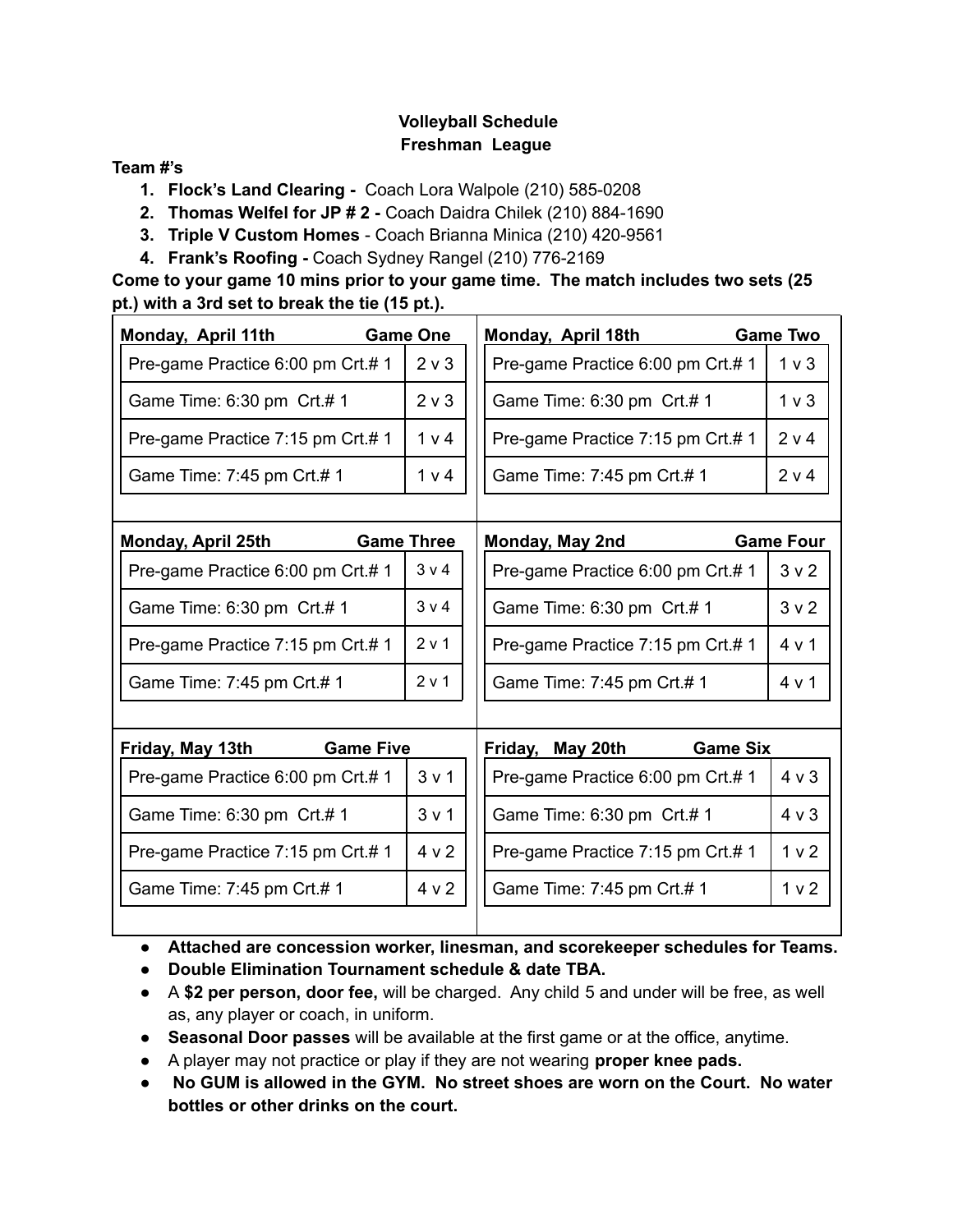#### **VB Junior League**

#### **Team #'s**

- 1. **Chaos -** Coach Lauralee Barrientes (210) 412-1583
- 2. **Shay Symm Fitness in Memory of Candace -** Coach T.J. Greenwell (210) 385-6258
- 3. **Sun Junkies Tanning, LLC** Coach Steffany Sefcik (319) 488-6894
- 4. **Ironwood Midstream -** Coach Brianna Minica (210) 420-9561

**Teams may show up 10 mins before their match. If your court is still being played on, stay in the hall or outside for social distancing. The match includes two sets (25 pt.) with a 3rd set to break the tie (15 pt.).**

| Monday, April 11th                | <b>Game One</b>   |                  | Monday, April 18th                | <b>Game Two</b>  |                  |
|-----------------------------------|-------------------|------------------|-----------------------------------|------------------|------------------|
| Pre-game Practice 6:00 pm Crt.#3  |                   | 2 v 1            | Pre-game Practice 6:00 pm Crt.#3  |                  | $2 \vee 3$       |
| Game Time: 6:30 pm Crt.#3         |                   | 2 v 1            | Game Time: 6:30 pm Crt.#3         |                  | $2 \vee 3$       |
| Pre-game Practice 7:15 pm Crt.#3  |                   | 3 v 4            | Pre-game Practice 7:15 pm Crt.#3  |                  | 4 v 1            |
| Game Time: 7:45 pm Crt.#3         |                   | 3 v 4            | Game Time: 7:45 pm Crt.#3         |                  | 4 v 1            |
|                                   |                   |                  |                                   |                  |                  |
| <b>Monday, April 25th</b>         | <b>Game Three</b> |                  | Monday, May 2nd                   | <b>Game Four</b> |                  |
| Pre-game Practice 6:00 pm Crt.# 3 |                   | 3 v 1            | Pre-game Practice 6:00 pm Crt.# 3 |                  | 1 <sub>v</sub> 2 |
| Game Time: 6:30 pm Crt.#3         |                   | 3 <sub>v</sub> 1 | Game Time: 6:30 pm Crt.#3         |                  | 1 <sub>v</sub> 2 |
| Pre-game Practice 7:15 pm Crt.#3  |                   | 2 v 4            | Pre-game Practice 7:15 pm Crt.#3  |                  | $4 \vee 3$       |
| Game Time: 7:45 pm Crt.# 3        |                   | 2 v 4            | Game Time: 7:45 pm Crt.#3         |                  | $4 \vee 3$       |
|                                   |                   |                  |                                   |                  |                  |
| Monday, May 9th                   | <b>Game Five</b>  |                  | Monday, May 16th                  | <b>Game Six</b>  |                  |
| Pre-game Practice 6:00 pm Crt.#3  |                   | 3 <sub>v</sub> 2 | Pre-game Practice 6:00 pm Crt.#3  |                  | $1v$ 3           |
| Game Time: 6:30 pm Crt.#3         |                   | 3 <sub>v</sub> 2 | Game Time: 6:30 pm Crt.#3         |                  | 1 <sub>v</sub>   |
| Pre-game Practice 7:15 pm Crt.#3  |                   | 1 v 4            | Pre-game Practice 7:15 pm Crt.#3  |                  | 4 <sub>v</sub> 2 |
| Game Time: 7:45 pm Crt.#3         |                   | 1 v 4            | Game Time: 7:45 pm Crt.#3         |                  | 4 v 2            |
|                                   |                   |                  |                                   |                  |                  |

- **Attached are concession worker, linesman, and scorekeeper schedules for Teams.**
- **The double-elimination tournament** for Junior Volleyball Tournament Schedule TBA.
- A **\$2 per person, door fee,** will be charged. Any child 5 and under will be free, as well as, any player or coach, in uniform.
- **Seasonal Door passes** will be available at the first game or at the office, anytime.
- A player may not practice or play if they are not wearing **proper knee pads. No GUM is allowed in the GYM. No street shoes are worn on the Court. No water bottles or other drinks on the court.**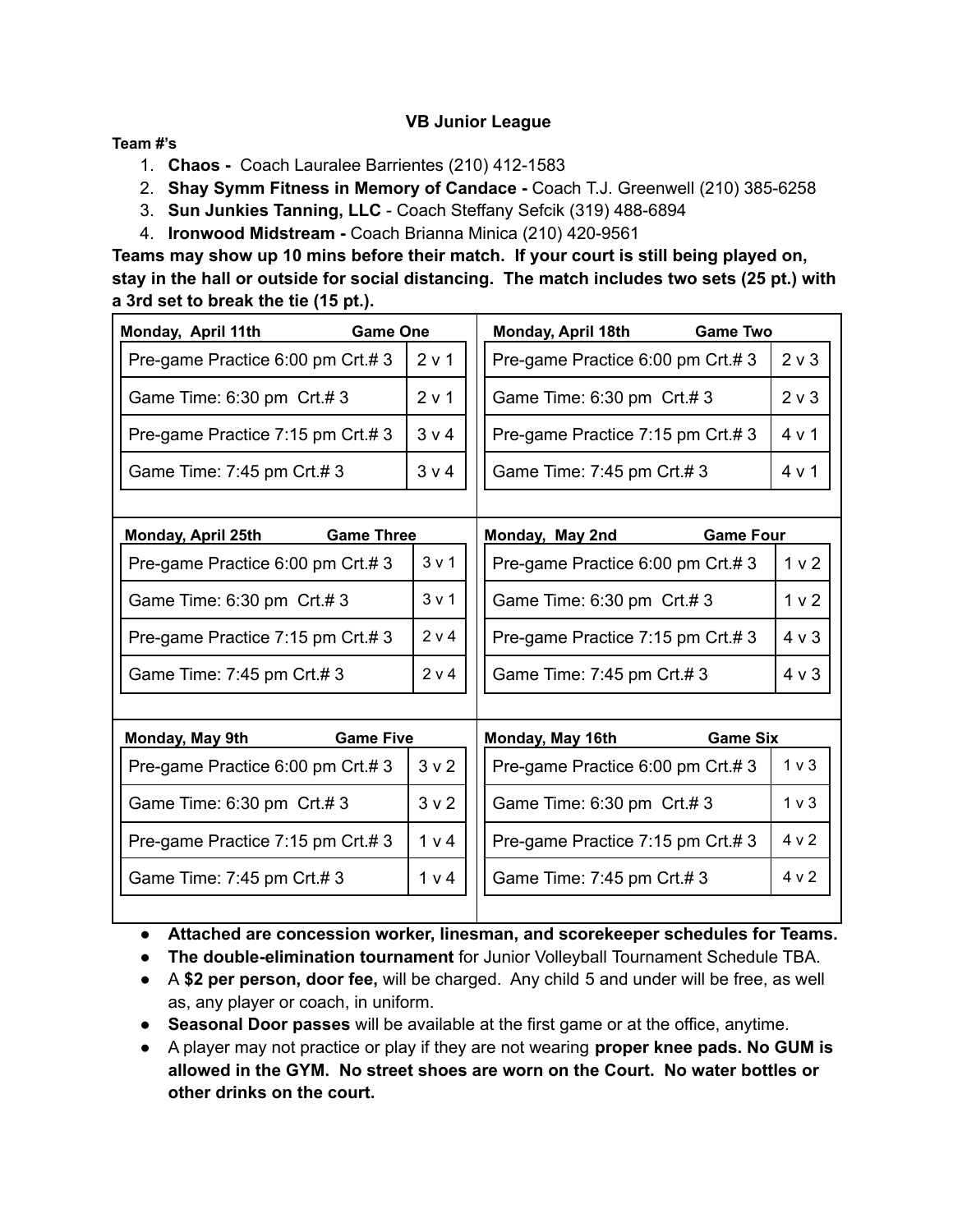# **Spring 2022 Volleyball Concession, Lines & Scorekeeping Primary League - Friday**

| Friday, April 15th   |                                                                                                                                       | Friday, April 22nd      |                                                                                                                                                                                |  |
|----------------------|---------------------------------------------------------------------------------------------------------------------------------------|-------------------------|--------------------------------------------------------------------------------------------------------------------------------------------------------------------------------|--|
| Concession           | Wengler                                                                                                                               | Concession              | Gembler                                                                                                                                                                        |  |
| Line Judge           | N/A                                                                                                                                   | Line Judge              | N/A                                                                                                                                                                            |  |
| Scorekeeper          | N/A                                                                                                                                   | Scorekeeper             | N/A                                                                                                                                                                            |  |
|                      |                                                                                                                                       |                         |                                                                                                                                                                                |  |
|                      | Friday, April 29th                                                                                                                    |                         | Friday, May 6th                                                                                                                                                                |  |
| Concession           | <b>Travieso</b>                                                                                                                       | Concession              | Anders                                                                                                                                                                         |  |
| Line Judge           | N/A                                                                                                                                   | Line Judge              | N/A                                                                                                                                                                            |  |
| Scorekeeper          | N/A                                                                                                                                   | Scorekeeper             | N/A                                                                                                                                                                            |  |
|                      |                                                                                                                                       |                         |                                                                                                                                                                                |  |
| Friday, May 13th     |                                                                                                                                       | Friday, May 20th        |                                                                                                                                                                                |  |
| Concession           | Gembler                                                                                                                               | Concession              | Wengler                                                                                                                                                                        |  |
| Line Judge           | N/A                                                                                                                                   | Line Judge              | N/A                                                                                                                                                                            |  |
| Scorekeeper          | N/A                                                                                                                                   | Scorekeeper             | N/A                                                                                                                                                                            |  |
|                      |                                                                                                                                       |                         |                                                                                                                                                                                |  |
| $\bullet$<br>manner. | The concession stand will need<br>two adult Volunteers from the team<br>designated. You may schedule<br>your Volunteers in a rotating | $\bullet$<br>all games. | Please encourage your volunteers<br>to be in the concession on time.<br>The concession stand must be<br>manned at all times. It should be<br>manned from 6 pm until the end of |  |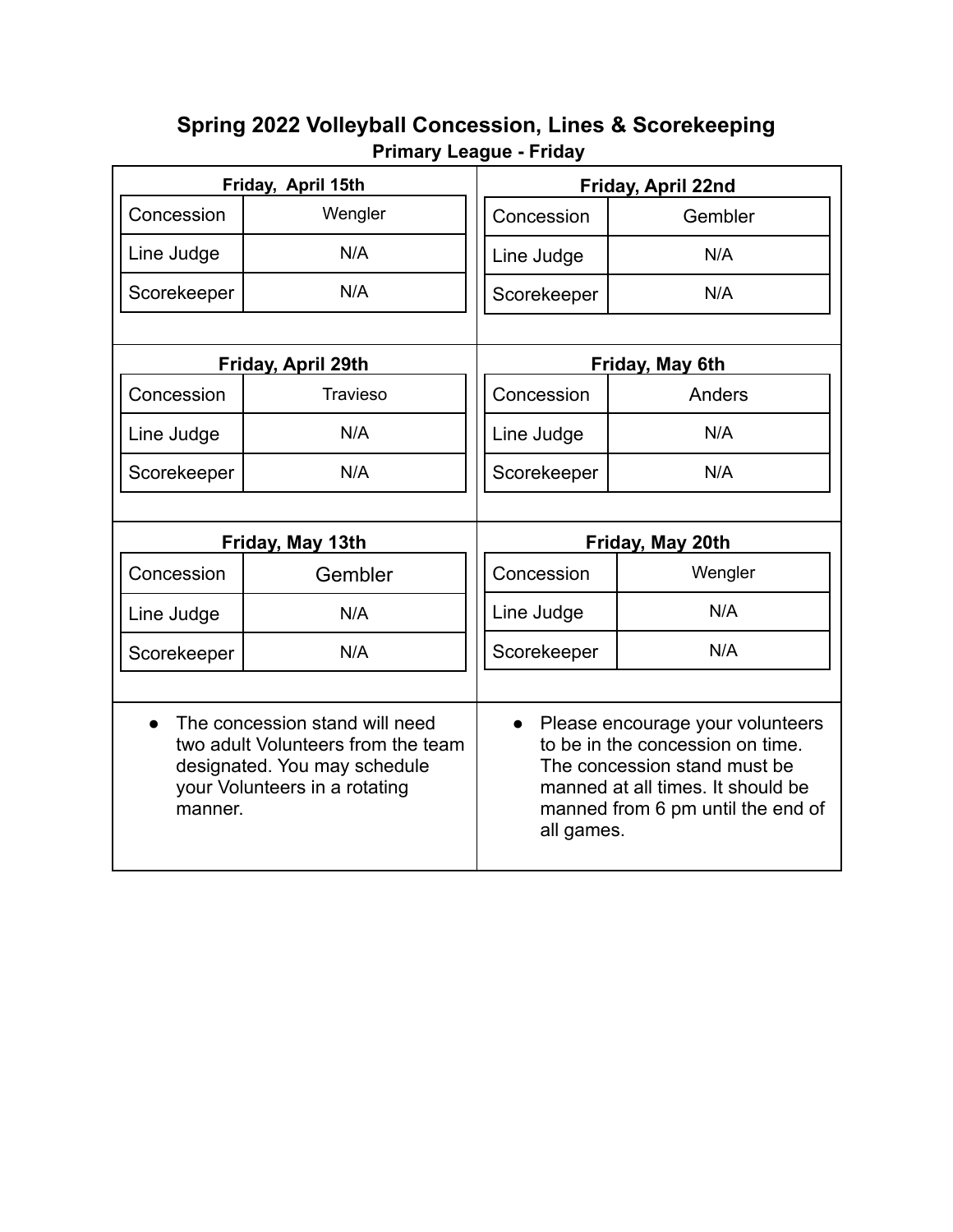# **Volleyball Concession, Lines & Scorekeeping Spring 2022 Youth League - Wednesdays**

| Concession                                                                                                                                              | Felux                     |                                                                                                                                                                                                                                                         | Concession                      | Castillo                 |
|---------------------------------------------------------------------------------------------------------------------------------------------------------|---------------------------|---------------------------------------------------------------------------------------------------------------------------------------------------------------------------------------------------------------------------------------------------------|---------------------------------|--------------------------|
| Line Judge                                                                                                                                              | Volunteer from each team  |                                                                                                                                                                                                                                                         | Line Judge                      | Volunteer from each team |
| Scorekeeper<br>During your game                                                                                                                         | <b>Williams/ Castillo</b> |                                                                                                                                                                                                                                                         | Scorekeeper<br>During your game | Felux/Williams           |
|                                                                                                                                                         |                           |                                                                                                                                                                                                                                                         |                                 |                          |
| Concession                                                                                                                                              | Williams                  |                                                                                                                                                                                                                                                         | Concession                      | Castillo                 |
| Line Judge                                                                                                                                              | Volunteer from each team  |                                                                                                                                                                                                                                                         | Line Judge                      | Volunteer from each team |
| Scorekeeper<br>During your game                                                                                                                         | Felux/Castillo            |                                                                                                                                                                                                                                                         | Scorekeeper<br>During your game | Williams/Felux           |
|                                                                                                                                                         |                           |                                                                                                                                                                                                                                                         |                                 |                          |
| Concession                                                                                                                                              | Felux                     |                                                                                                                                                                                                                                                         | Concession                      | Williams                 |
| Line Judge                                                                                                                                              | Volunteer from each team  |                                                                                                                                                                                                                                                         | Line Judge                      | Volunteer from each team |
| Scorekeeper<br>During your game                                                                                                                         | <b>Williams/ Castillo</b> |                                                                                                                                                                                                                                                         | Scorekeeper<br>During your game | Felux/ Castillo          |
| <b>Tournament Concessions TBA</b><br>Each team must provide a line<br>judge<br>A team will be designated to provide a<br>scorekeeper during their game. |                           | The concession stand will need two adult<br>Volunteers from the team designated.<br>Please encourage your volunteers to be in<br>the concession at 6 pm and will work until<br>all games are done. The concession stand<br>must be manned at all times. |                                 |                          |